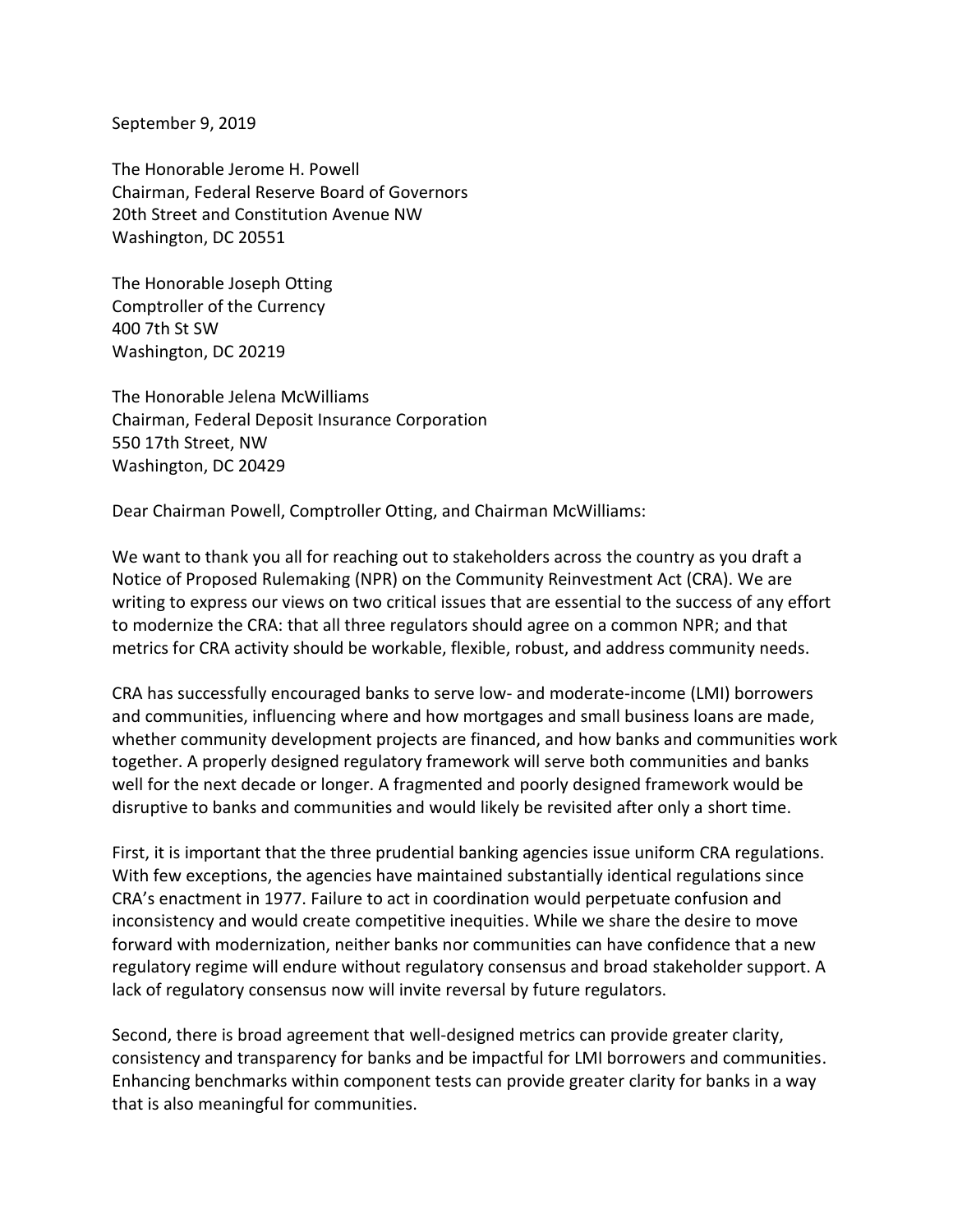However, we would have serious concerns about a metrics framework based primarily on a ratio of the aggregate dollar volume of a bank's CRA balance sheet to the bank's deposit or asset base, whether at the assessment area level or institution-wide, that would drive a presumptive CRA rating.

- A dollar volume metric would not adequately reflect the diversity of bank models, products, services or markets, or adequately express the many ways banks help to meet the needs of their communities. A dollar volume metric could also inadvertently create winners and losers due to the wide array of bank business strategies and operating models that exist in the U.S. banking system. A metric that conflates all kinds of financing would also obscure the degree to which banks are responsive to local community needs identified as part of the performance context.
- A primary focus on the dollar volume of activity incents banks to hit their targets in the fastest, easiest ways possible rather than to focus on meeting community needs. Some of the most impactful CRA activities are complex, time consuming, illiquid, or require banks to hold more capital. CRA has provided an important counterweight to these obstacles. In addition, a dollar-volume driven metric would favor larger loans over smaller ones, even though smaller loans may be important to communities and harder to obtain. It is far from certain that applying multipliers to certain favored activities would effectively offset the dominant imperative to achieve volume. It is more likely that such multipliers will add considerable complexity, require constant adjustment, and still fail to take into account local needs, opportunities, priorities and impact.
- In some circumstances, a dollar volume target or quota could be construed to require banks to make loans and investments regardless of market opportunities. In other situations, it would leave community needs unmet. For over 40 years policy makers have been careful to keep CRA from becoming a form of credit allocation. The agencies should not abandon this principle.
- Properly designed CRA metrics must work well in all phases of the economic cycle. Opportunities to lend and invest will vary as interest rates and economic conditions rise and fall. A dollar volume metric cannot meet this standard without frequent adjustments on the national, and in some cases, local level. Such adjustments will inevitably defeat the objectives of predictability, clarity, simplicity and transparency.
- Metrics based solely on the CRA assets a bank holds on its balance sheet would discount or effectively ignore the degree to which banks originate and then sell loans and investments. Originating and selling loans on the secondary market provides important liquidity and is the standard practice for home mortgages (including housing finance agency programs) and, for some banks, multifamily mortgages and SBA-guaranteed loans. CRA should neither disrupt not discount these business practices, which also contribute to communities by bringing them into the financial mainstream. Banks with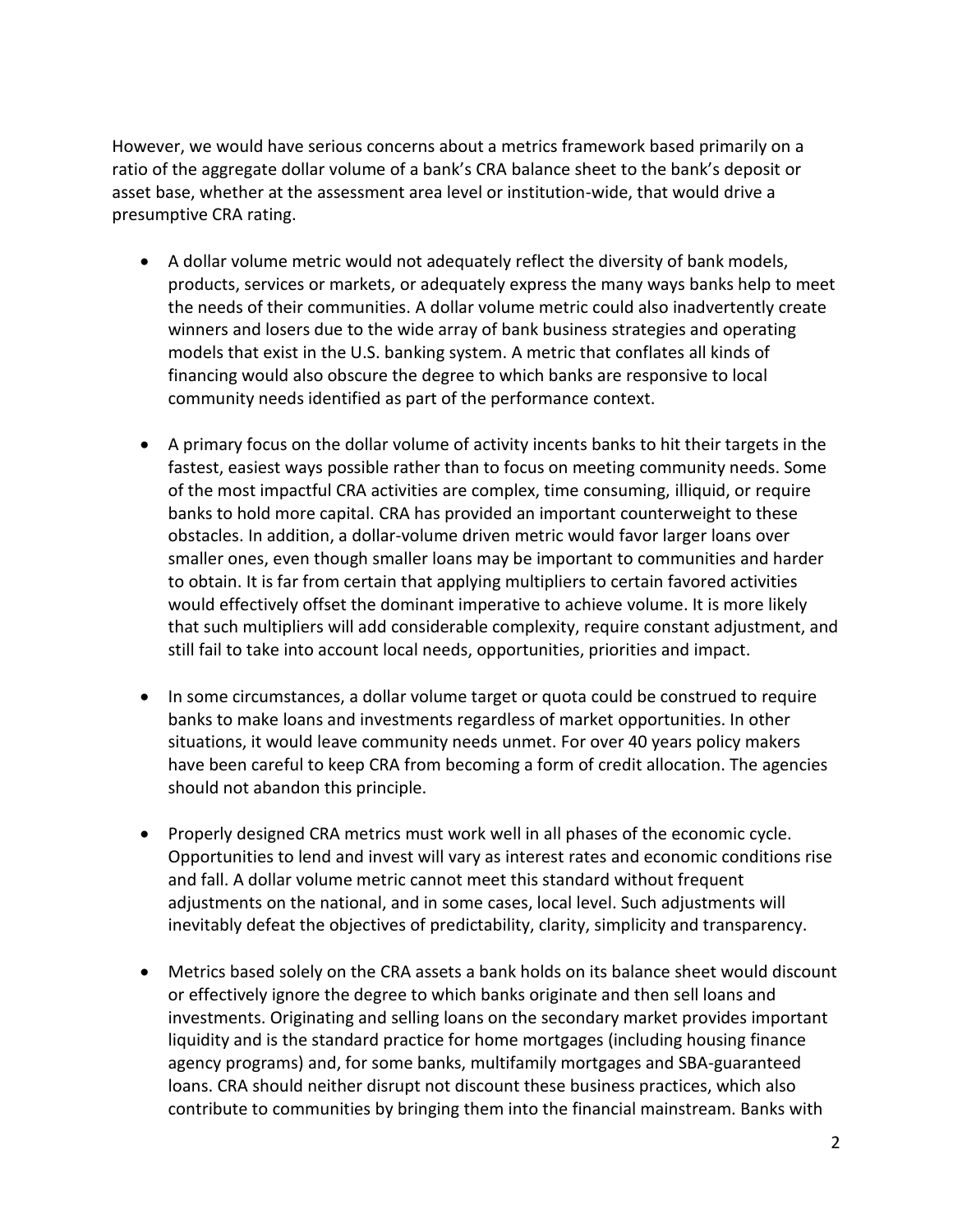limited portfolio capacity will be unfairly punished by a CRA policy that ignores or greatly discounts loans they originate and sell. Banks that do have greater portfolio capacity will be more incented to retain existing loans than to make new ones.

 CRA is now an abundant resource for communities because banks receive more credit for doing more, consistent with safety and soundness. But a dollar volume target would reduce CRA to a limited resource, for which each eligible activity must compete against all others. If CRA activity is to be rationed, then the threshold for eligibility will have to be rigorous, the best will become the enemy of the good, and in some cases burdensome documentation will be required to screen out activities whose benefits are harder to prove.

CRA has a distinguished 42-year long history of encouraging lending to LMI borrowers and investment in LMI and underserved areas and encouraging community outreach and partnerships. Regulators made significant changes to the CRA regulatory framework in 1995 and 2005. Since then, enormous changes have occurred in banking, communities, and reinvestment practices. Modernizing the CRA regulation is worth doing right, even if it requires compromise among the agencies and takes longer than many of us would wish. We look forward to working with all of you to make this potentially historic initiative a success for banks, advocates, regulators and most importantly, the communities that we all serve.

Thank you for taking our views into consideration as you work on this critically important issue.

National Association of Affordable Housing Lenders National Community Reinvestment Coalition National Housing Conference Affordable Housing Tax Credit Coalition Center for Responsible Lending Community Development Venture Capital Alliance Consumer Federation of America Enterprise Community Partners Housing Partnership Network Leadership Conference on Civil and Human Rights Local Initiatives Support Corporation Low Income Investment Fund Mortgage Bankers Association National Apartment Association National Association of State and Local Equity Funds National Coalition for Asian Pacific American Community Development National Community Stabilization Trust National Council of State Housing Agencies National Housing Trust National Multifamily Housing Council